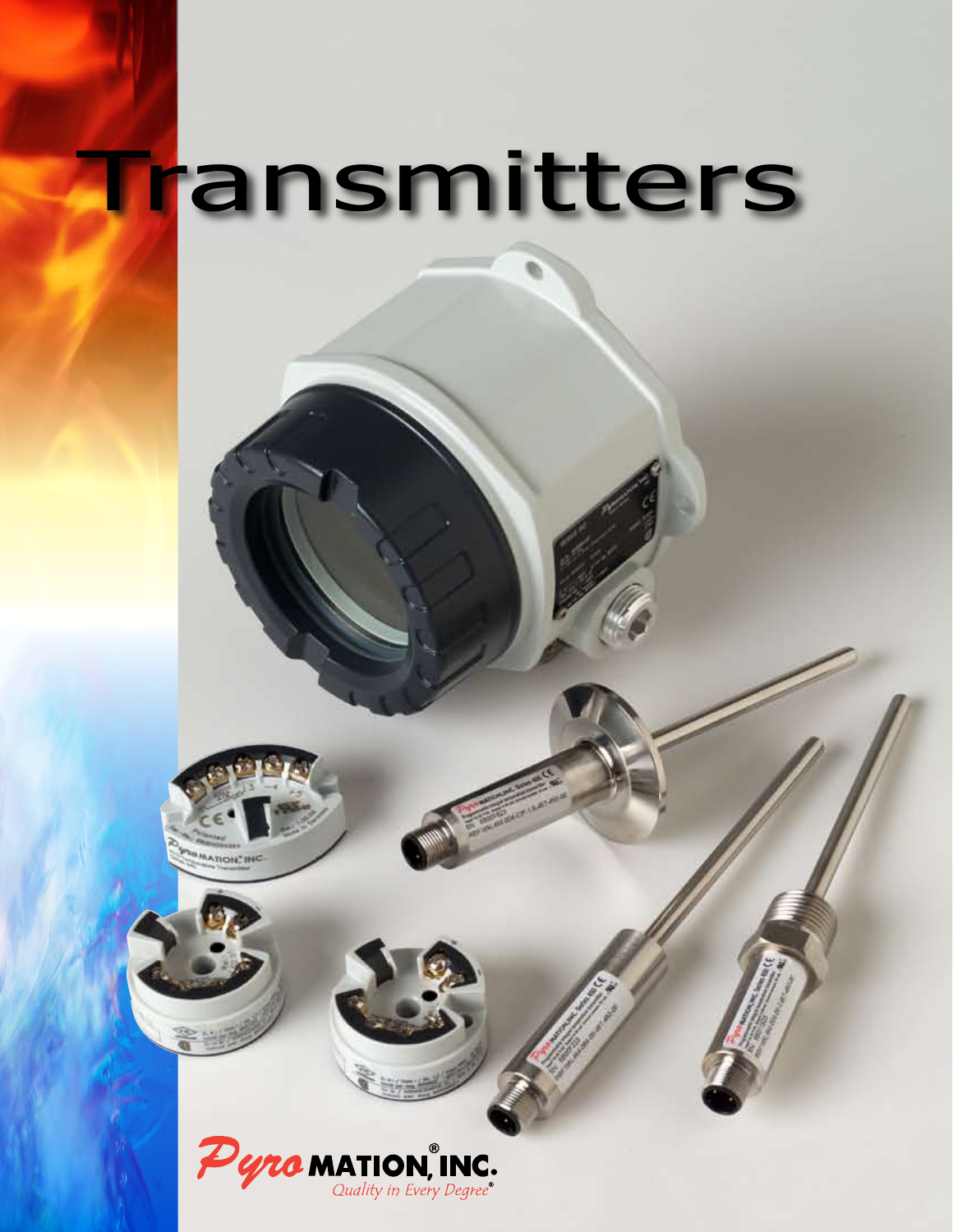## Quality in Every Degree®

Pyromation has provided high quality temperature sensing products to our customers for over four decades. Our (4 to 20) mA transmitter product line includes a broad offering of accurate, reliable, and flexible products in varied mounting styles. Our company motto, "Quality in Every Degree" is the guiding philosophy behind our business and is your assurance that Pyromation transmitters are easy to install, operate, and maintain. Pyromation transmitters are used in many demanding industries including Pharmaceuticals, Waste Management, Power Generation, Chemical, PetroChemical, and Food and Dairy. You can depend on Pyromation to provide high quality temperature sensing products for your standard or custom application needs.

## **SERIES 642 HART® FIELD TEMPERATURE TRANSMITTER**



Our Series 642 HART® PC programmable Field Transmitter is a two-wire transmitter with analog output. It has measurement input for resistance thermometers (RTD) in 2, 3, or 4-wire connection, themocouples, resistance and voltage. Available with or without a digital display, the unit can be programmed with a PC or a HART® protocol handheld communicator (275/375). The backlit LC display indicates the current measured value numerically and as a bar graph with limit value violation indicator. The Series 642 is approved by FM and CSA for Intrinsically Safe and Non-Incendive applications. It is available in General Purpose or Explosion Proof aluminum housings.

| <b>Transmitter Series</b> | <b>Mounting Style</b>             | <b>Input</b>                              | <b>Communication</b><br><b>Protocal</b> | <b>PC Programmable</b> |
|---------------------------|-----------------------------------|-------------------------------------------|-----------------------------------------|------------------------|
| 642 with display          | Head or Field                     | Thermocouple/RTD/<br>Resistance/Millivolt | <b>HART<sup>®</sup></b>                 | <b>YES</b>             |
| 642 without display       | Head or Field                     | Thermocouple/RTD/<br>Resistance/Millivolt | <b>HART<sup>®</sup></b>                 | <b>YES</b>             |
| 442                       | Head or DIN Rail                  | Thermocouple/RTD/<br>Resistance/Millivolt | <b>HART<sup>®</sup></b>                 | <b>YES</b>             |
| 441                       | Head or DIN Rail                  | Thermocouple/RTD/<br>Resistance/Millivolt | N/A                                     | <b>YES</b>             |
| 440                       | Head or DIN Rail                  | <b>Pt100 RTD</b>                          | N/A                                     | <b>YES</b>             |
| 450                       | Integrated with<br>sensor package | <b>Pt100 RTD</b>                          | N/A                                     | <b>YES</b>             |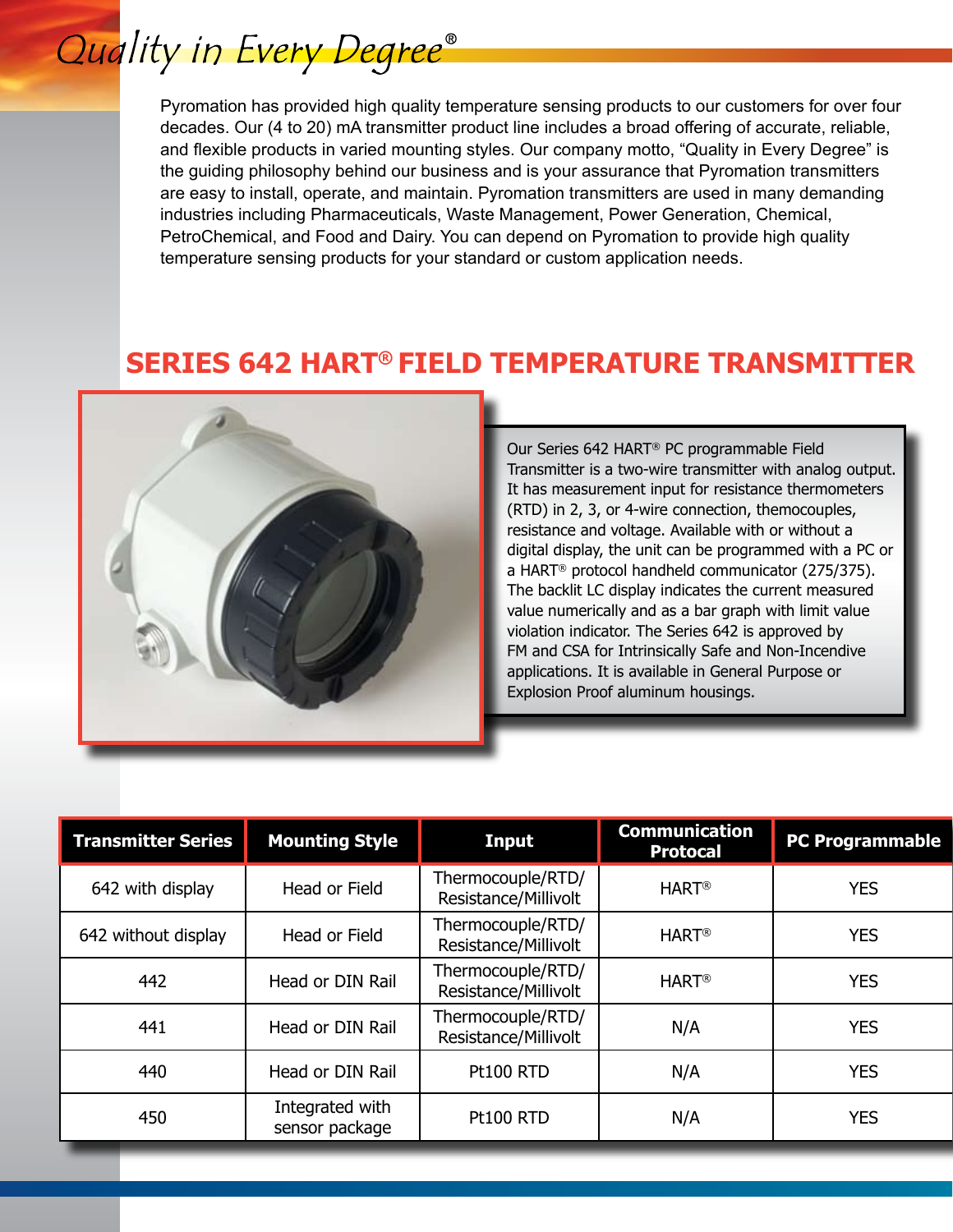**Series 442 HART® Programmable**



## **Series 441 Programmable**



## **Series 440 Programmable**



The Series 440 programmable RTD temperature transmitter is a two-wire transmitter with an analog output. It has measurement input for Pt100 resistance thermometers (RTD) in 2 or 3 wire connection. Setting up of the transmitter is done using the 440-CABLE. These small units can be mounted in Pyromation heads or they can be used for surface mounting by using a 35 mm DIN rail mounting clip.



The Series 450 integral water-tight transmitter is ideal for monitoring temperature in small areas such as tanks and pipes. These assemblies are available in threaded and clean-in-place connections. Standard units include a sensor, transmitter, and an M12 process connection housing. The RTD sensor is also available without the transmitter if required. The transmitter is a 2 wire unit with an analog output. It has measurement input for Pt100 resistance thermometers (RTD) in 4 wire connections. Setting up of the transmitter is done using the 440-CABLE and 450-ADAPTER.

| <b>Other Markings</b>                                             | <b>Non-Incendive</b><br><b>Approvals</b>                        | <b>Intrinsically Safe</b><br><b>Approvals</b>         | <b>Galvonic</b><br><b>Isolation (in/out)</b> | <b>Connection Type</b> |
|-------------------------------------------------------------------|-----------------------------------------------------------------|-------------------------------------------------------|----------------------------------------------|------------------------|
| しと                                                                | $\bigoplus$<br>$\left\langle \widehat{\text{FM}} \right\rangle$ | $\left\langle \widehat{\text{FM}} \right\rangle$<br>® | 2 kV ac                                      | 2, 3, or 4 wire        |
|                                                                   | ®<br>$\left\langle \widehat{\text{FM}} \right\rangle$           | ®<br>$\leftarrow$ FM                                  | 2 kV ac                                      | 2, 3, or 4 wire        |
| $\mathbf{c}$ <b>N</b> <sub>us</sub> $\mathbf{C} \in$              | ®<br>$\left\langle \widehat{\text{FM}} \right\rangle$           | ®<br>$\left\langle \widehat{\text{FM}} \right\rangle$ | 2 kV ac                                      | 2, 3, or 4 wire        |
| $\mathbf{c}$ <b>N</b> <sub>us</sub> CE                            | ®<br>$\left\langle \widehat{\text{FM}} \right\rangle$           | ®<br>$\left\langle \widehat{\text{FM}} \right\rangle$ | 3.75 kV ac                                   | 2, 3, or 4 wire        |
| $\mathbf{c}$ <b>W</b> <sub>us</sub> CE                            | ®<br>APPROVED                                                   | N/A                                                   | N/A                                          | 2 or 3 wire            |
| $\mathbf{C}$ $\mathbf{W}_{\text{us}}$ CE $\mathbf{A}_{\text{in}}$ | N/A                                                             | N/A                                                   | N/A                                          | 4 wire                 |



The Series 442 programmable HART® temperature transmitter is a two-wire transmitter with an analog output. It has measurement input for resistance thermometers (RTD) in 2, 3, or 4 wire connection, thermocouples, resistance and voltage. Setting up of the transmitter is done using the 442-MODEM or HART® handheld communicator (275/375). These small units can be mounted in Pyromation DIN (Form B) heads or they can be used for surface mounting by using a 35 mm DIN rail mounting clip.

The Series 441 programmable temperature transmitter is a two-wire transmitter with an analog output. It has measurement input for resistance thermometers (RTD) in 2, 3 or 4 wire connection, thermocouples, resistance and voltage. Setting up of the transmitter is done using the 440-CABLE. These small units can be mounted in Pyromation DIN (Form B) heads or they can be used for surface mounting by using a 35 mm DIN rail mounting clip.